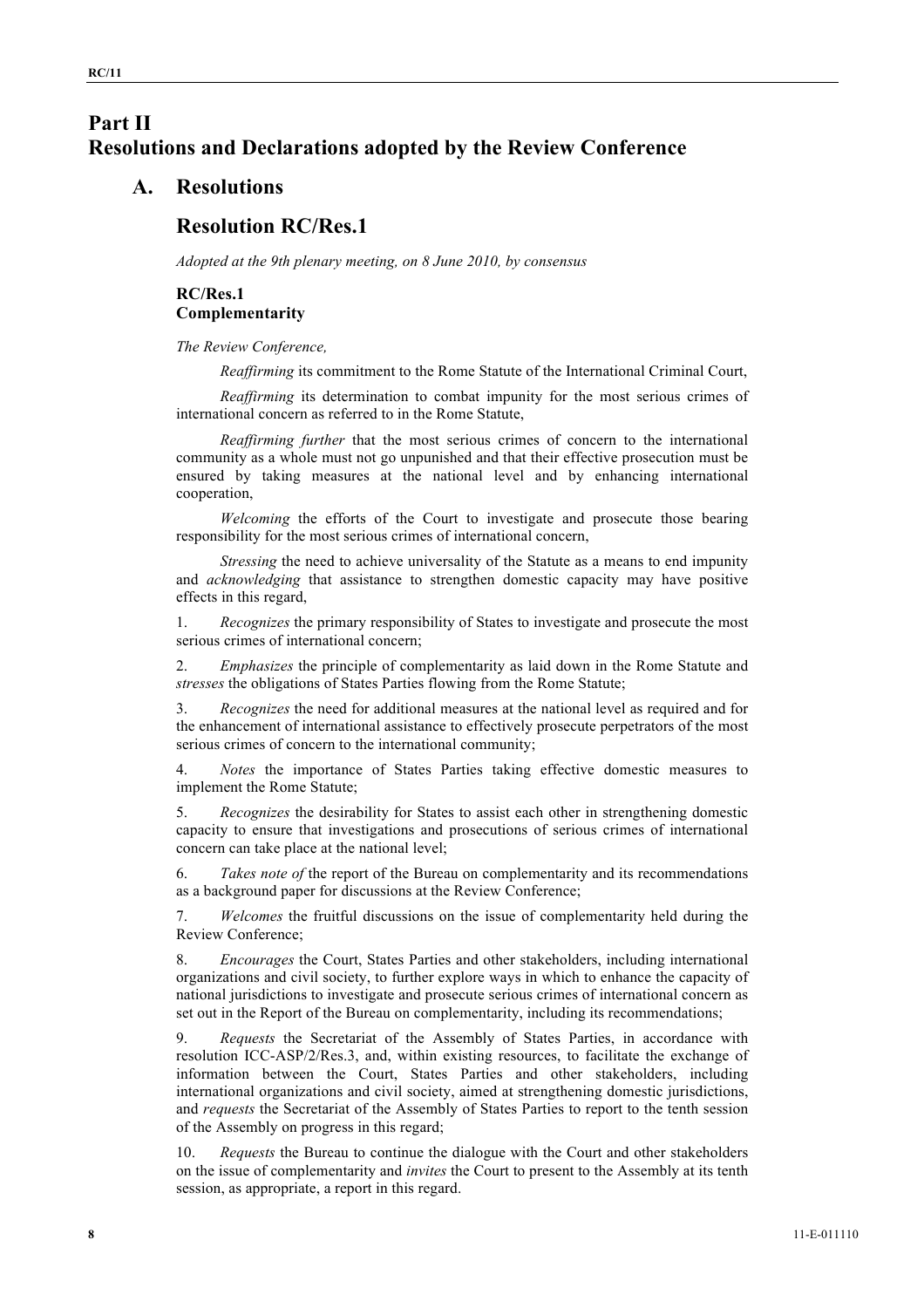# **Resolution RC/Res.2**

*Adopted at the 9th plenary meeting, on 8 June 2010, by consensus*

#### **RC/Res.2**

### **The impact of the Rome Statute system on victims and affected communities**

#### *The Review Conference,*

*Recalling* the Preamble of the Rome Statute which reminds that millions of children, women and men have been victims of unimaginable atrocities that deeply shock the conscience of humanity,

*Reaffirming* the importance of the Rome Statute to the victims and affected communities in its determination to put an end to impunity for the perpetrators of the crime of genocide, crimes against humanity and war crimes, thus contributing to their prevention,

*Recalling* United Nations Security Council resolutions 1325, 1820, 1888 and 1889 on women, peace and security, as well as resolutions 1612 and 1882 on children in armed conflict, and in this context, *underlining* the need to address the specific needs of women and children as well as to put an end to impunity for sexual violence in conflict,

*Further recalling,* inter alia, the 1985 United Nations General Assembly Resolution 40/34 "Declaration of Basic Principles of Justice for Victims of Crime and Abuse of Power", and the 2005 United Nations General Assembly Resolution 60/147 "Basic Principles and Guidelines on the Right to a Remedy and Reparation for Victims of Gross Violations of International Human Rights Law and Serious Violations of International Humanitarian Law",

*Recognizing* that victims' rights to equal and effective access to justice; protection and support; adequate and prompt reparation for harm suffered; and access to relevant information concerning violations and redress mechanisms are essential components of justice,

*Emphasizing* the importance of outreach to victims and affected communities in order to give effect to the unique mandate of the International Criminal Court towards victims,

1. *Encourages* States to consider implementing those provisions of the Rome Statute relevant to victims/witnesses, where applicable, through national legislation or appropriate measures;

2. *Further encourages* the Court, in dialogue with victims and affected communities, to continue to optimize the Court's strategic planning process, including the Court's Strategy in relation to victims, as well as its field presence in order to improve the way in which it addresses the concerns of victims and affected communities, paying special attention to the needs of women and children;

3. *Underlines* the need to continue to optimize and adapt outreach activities, in light of the different phases of the judicial cycle, and to encourage further efforts to ensure that victims and affected communities have access to accurate information about the Court, its mandate and activities, as well as about victims' rights under the Rome Statute, including their right to participate in judicial proceedings and claim for reparations;

4. *Encourages* governments, communities and civil organizations at the national and local level to play an active role in sensitizing communities on the rights of victims in accordance with the Rome Statute in general and victims of sexual violence in particular, to speak against their marginalization and stigmatization, to assist them in their social reintegration process and in their participation in consultations, and to combat a culture of impunity for these crimes;

5. *Expresses its appreciation* to the Board of Directors of the Trust Fund for Victims for its continuing commitment towards easing the suffering of victims;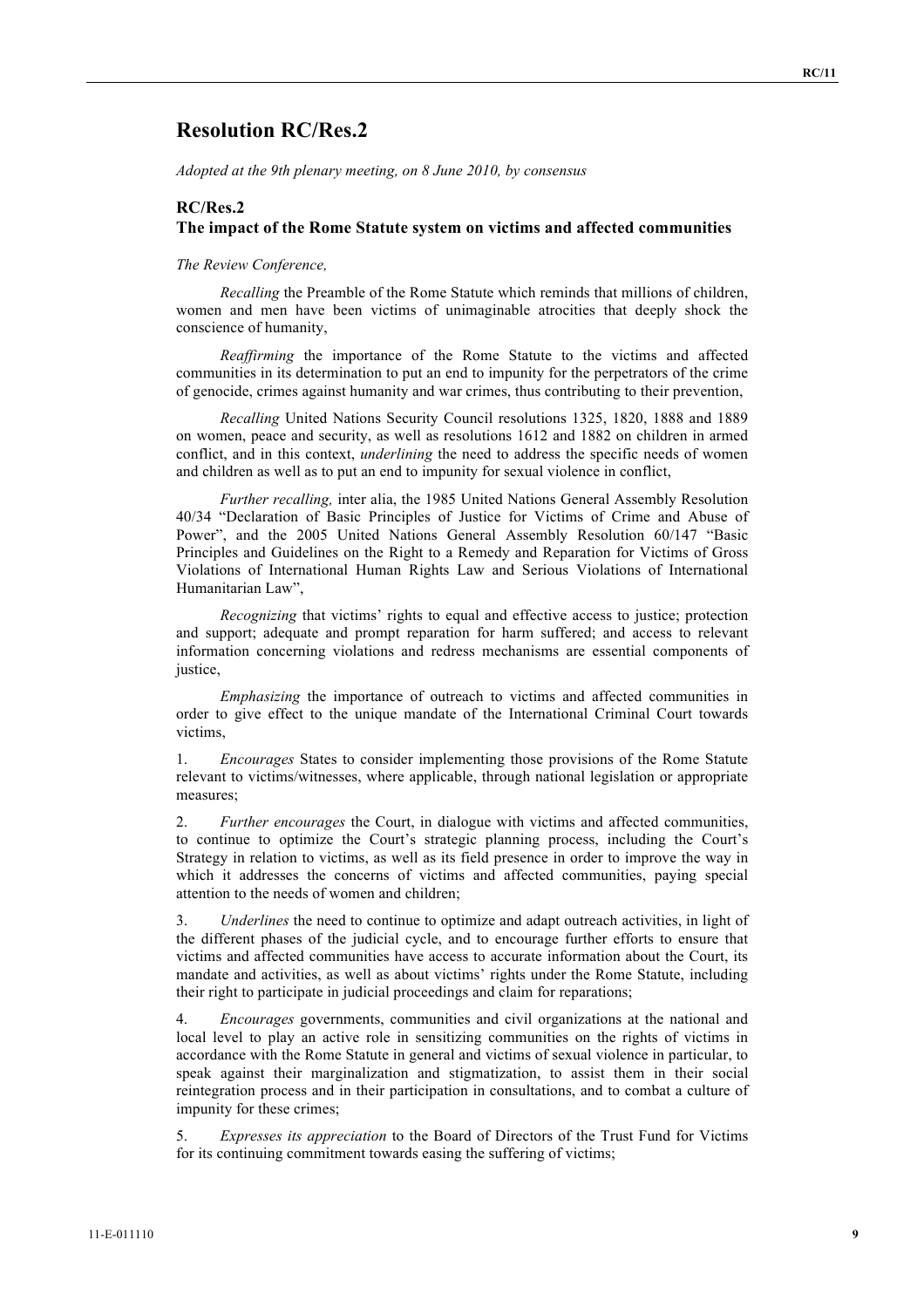6. *Stresses* the importance of an ongoing dialogue between the Secretariat of the Trust Fund for Victims, the Court and States Parties, with a view to ensuring the transparency of the management of the Trust Fund and its Secretariat and *further stresses* the importance in this regard of regular exchanges with the international community, including donors and civil society, so as to promote the activities of the Trust Fund and contribute to its visibility;

7. *Calls upon* States Parties, international organizations, individuals, corporations and other entities to contribute to the Trust Fund for Victims to ensure that timely and adequate assistance and reparations can be provided to victims in accordance with the Rome Statute, and *expresses its gratitude* to those that have done so.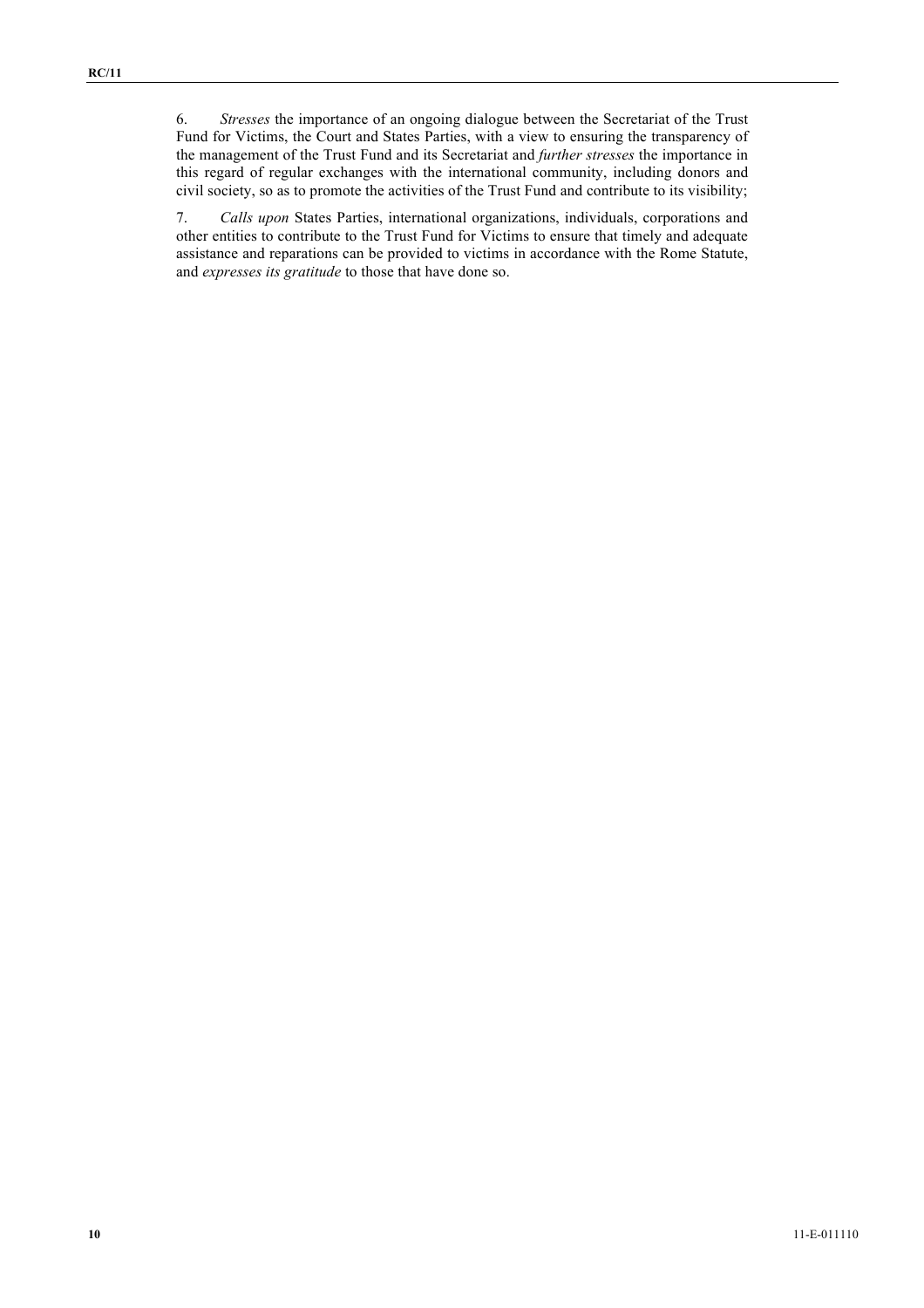### **Resolution RC/Res.3**

*Adopted at the 9th plenary meeting, on 8 June 2010, by consensus*

### **RC/Res.3**

### **Strengthening the enforcement of sentences**

*The Review Conference,*

*Recalling* the Rome Statute of the International Criminal Court,

*Conscious of* the key role of States in the enforcement of the Court's sentences of imprisonment,

*Recalling* that the Court's sentences of imprisonment shall be served in prison facilities provided by States that have indicated their willingness to accept sentenced persons, in accordance with the Statute,

*Mindful of* the need for broader participation of States in the enforcement of sentences in order to allow for such enforcement in all relevant regions and sub regions and *taking note* of the unanimous view expressed by States Parties to this effect,

*Emphasizing* the need for enhanced international cooperation with a view to enabling more States to voluntarily accept sentenced persons on the basis of widely accepted international treaty standards governing the treatment of prisoners,

1. *Calls upon* States to indicate to the Court their willingness to accept sentenced persons in accordance with the Statute;

2. *Confirms* that a sentence of imprisonment may be served in a prison facility made available in the designated State through an international or regional organization, mechanism or agency;

3. *Urges* States Parties and States that have indicated their willingness to accept sentenced persons, directly or through competent international organizations, to promote actively international cooperation at all levels, particularly at the regional and sub regional levels;

4. *Requests* the Secretary-General of the United Nations to bring this resolution to the attention of all members of the United Nations, with a view to encouraging that the above objectives may be considered, as appropriate, in the relevant programmes of assistance of the World Bank, the regional banks, the United Nations Development Programme, and other relevant multilateral and national agencies.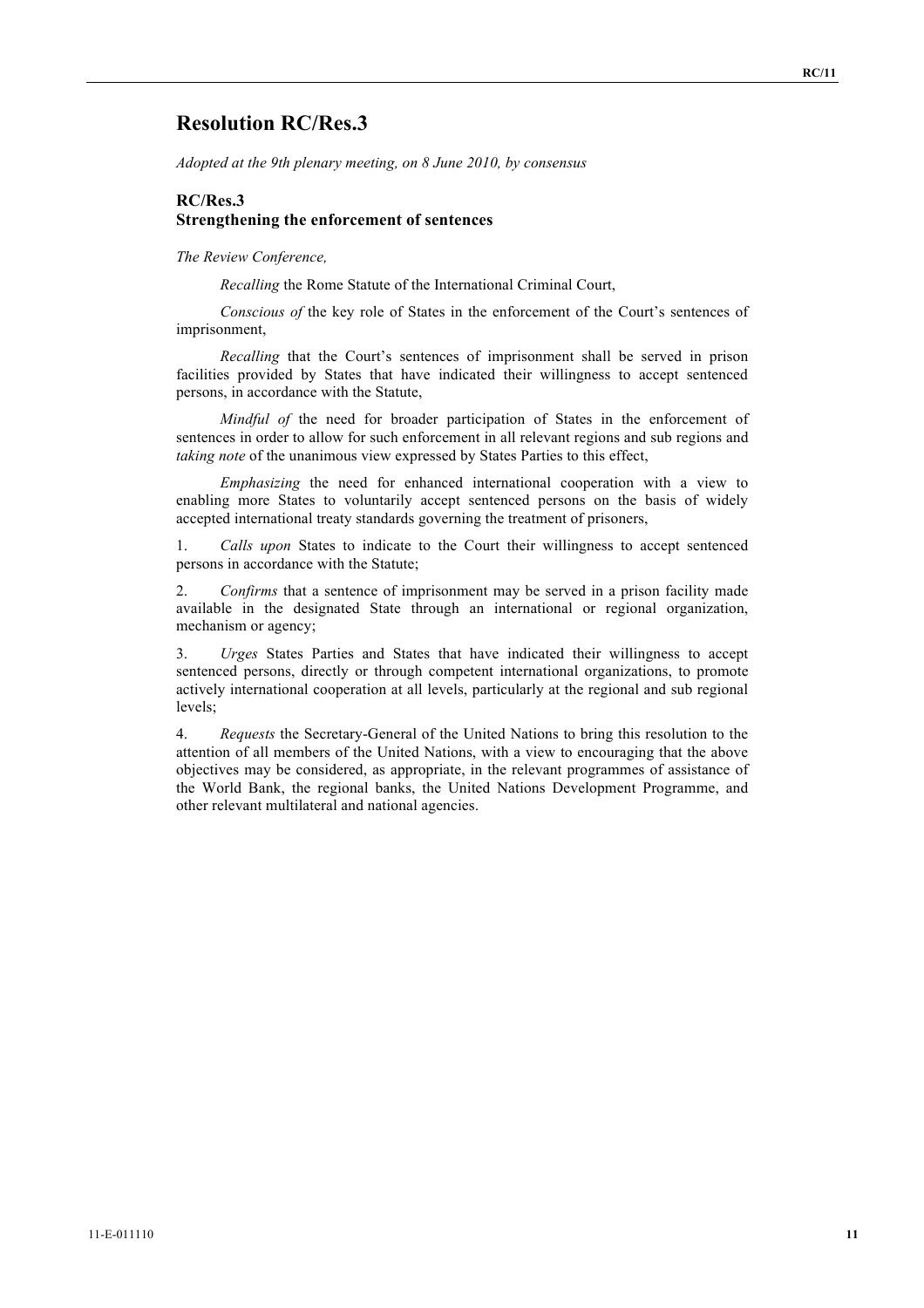*Adopted at the 11th plenary meeting, on 10 June 2010, by consensus*

### **RC/Res.4 Article 124**

*The Review Conference,*

*Recognizing* the need to ensure the integrity of the Rome Statute,

*Mindful* of the importance of the universality of the founding instrument of the International Criminal Court,

*Recalling* the transitional nature of article 124, as decided by the Rome Conference,

*Recalling* that the Assembly of States Parties forwarded article 124 to the Review Conference for its possible deletion,

*Having reviewed* the provisions of article 124 at the Review Conference in accordance with the Rome Statute,

1. *Decides* to retain article 124 in its current form;

2. *Also decides* to further review the provisions of article 124 during the fourteenth session of the Assembly of States Parties to the Rome Statute.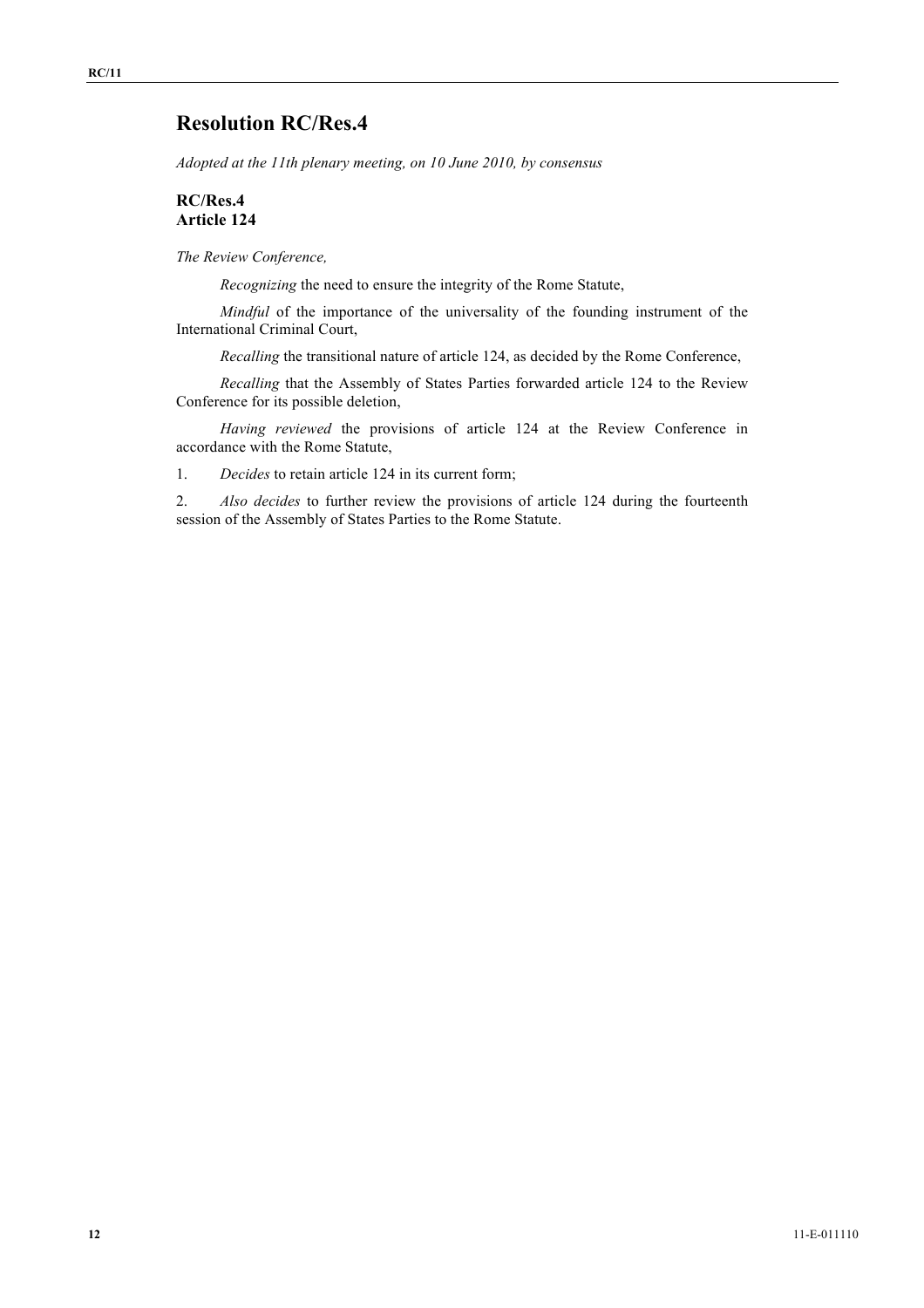# **Resolution RC/Res.5**!

*Adopted at the 12th plenary meeting, on 10 June 2010, by consensus*

### **RC/Res.5**

### **Amendments to article 8 of the Rome Statute**

#### *The Review Conference,*

*Noting* article 123, paragraph 1, of the Rome Statute of the International Criminal Court which requests the Secretary-General of the United Nations to convene a Review Conference to consider any amendments to the Statute seven years after its entry into force,

*Noting* article 121, paragraph 5, of the Statute which states that any amendment to articles 5, 6, 7 and 8 of the Statute shall enter into force for those States Parties which have accepted the amendment one year after the deposit of their instruments of ratification or acceptance and that in respect of a State Party which has not accepted the amendment, the Court shall not exercise its jurisdiction regarding the crime covered by the amendment when committed by that State Party's nationals or on its territory, and *confirming* its understanding that in respect to this amendment the same principle that applies in respect of a State Party which has not accepted the amendment applies also in respect of States that are not parties to the Statute,

*Confirming* that, in light of the provision of article 40, paragraph 5, of the Vienna Convention on the Law of Treaties, States that subsequently become States Parties to the Statute will be allowed to decide whether to accept the amendment contained in this resolution at the time of ratification, acceptance or approval of, or accession to the Statute,

*Noting* article 9 of the Statute on the Elements of Crimes which states that such Elements shall assist the Court in the interpretation and application of the provisions of the crimes within its jurisdiction,

*Taking due account of the fact* that the crimes of employing poison or poisoned weapons; of employing asphyxiating, poisonous or other gases, and all analogous liquids, materials or devices; and of employing bullets which expand or flatten easily in the human body, such as bullets with a hard envelope which does not entirely cover the core or is pierced with incisions, already fall within the jurisdiction of the Court under article 8, paragraph 2 (b), as serious violations of the laws and customs applicable in international armed conflict,

*Noting* the relevant elements of the crimes within the Elements of Crimes already adopted by the Assembly of States Parties on 9 September 2000,

*Considering* that the abovementioned relevant elements of the crimes can also help in their interpretation and application in armed conflict not of an international character, in that *inter alia* they specify that the conduct took place in the context of and was associated with an armed conflict, which consequently confirm the exclusion from the Court's jurisdiction of law enforcement situations,

*Considering* that the crimes referred to in article 8, paragraph 2 (e) (xiii) (employing poison or poisoned weapons) and in article 8, paragraph 2 (e) (xiv) (asphyxiating, poisonous or other gases, and all analogous liquids, materials and devices) are serious violations of the laws and customs applicable in armed conflict not of an international character, as reflected in customary international law,

*Considering* that the crime referred to in article 8, paragraph 2 (e) (xv) (employing bullets which expand or flatten easily in the human body), is also a serious violation of the laws and customs applicable in armed conflict not of an international character, and *understanding* that the crime is committed only if the perpetrator employs the bullets to uselessly aggravate suffering or the wounding effect upon the target of such bullets, as reflected in customary international law,

 $\overline{a}$ 

<sup>!</sup> See Depositary Notification C.N.651.2010 Treaties-6, dated 29 November 2010, available at http://treaties.un.org.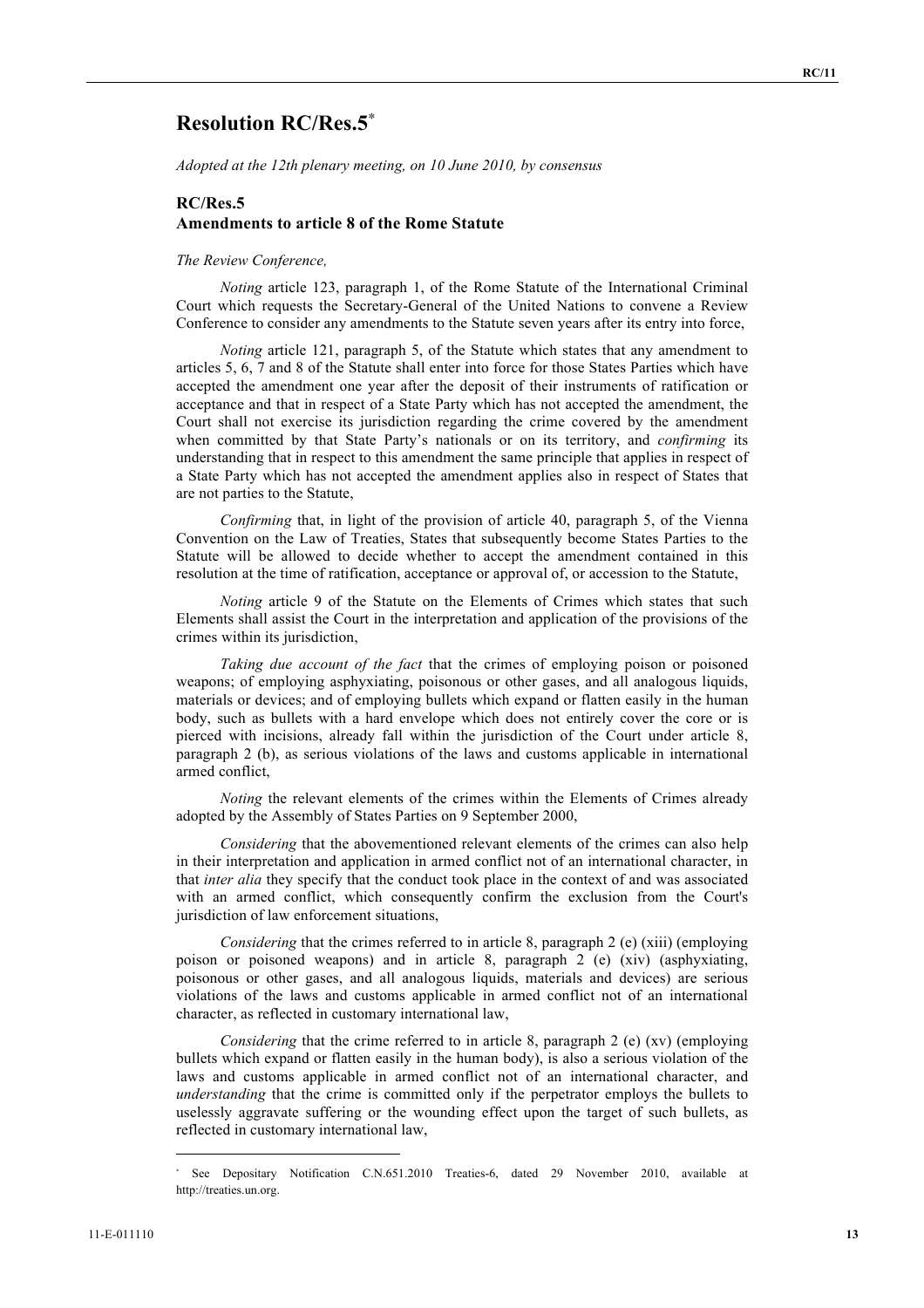1. *Decides* to adopt the amendment to article 8, paragraph 2 (e), of the Rome Statute of the International Criminal Court contained in annex I to the present resolution, which is subject to ratification or acceptance and shall enter into force in accordance with article 121, paragraph 5, of the Statute;

2. *Decides* to adopt the relevant elements to be added to the Elements of Crimes, as contained in annex II to the present resolution.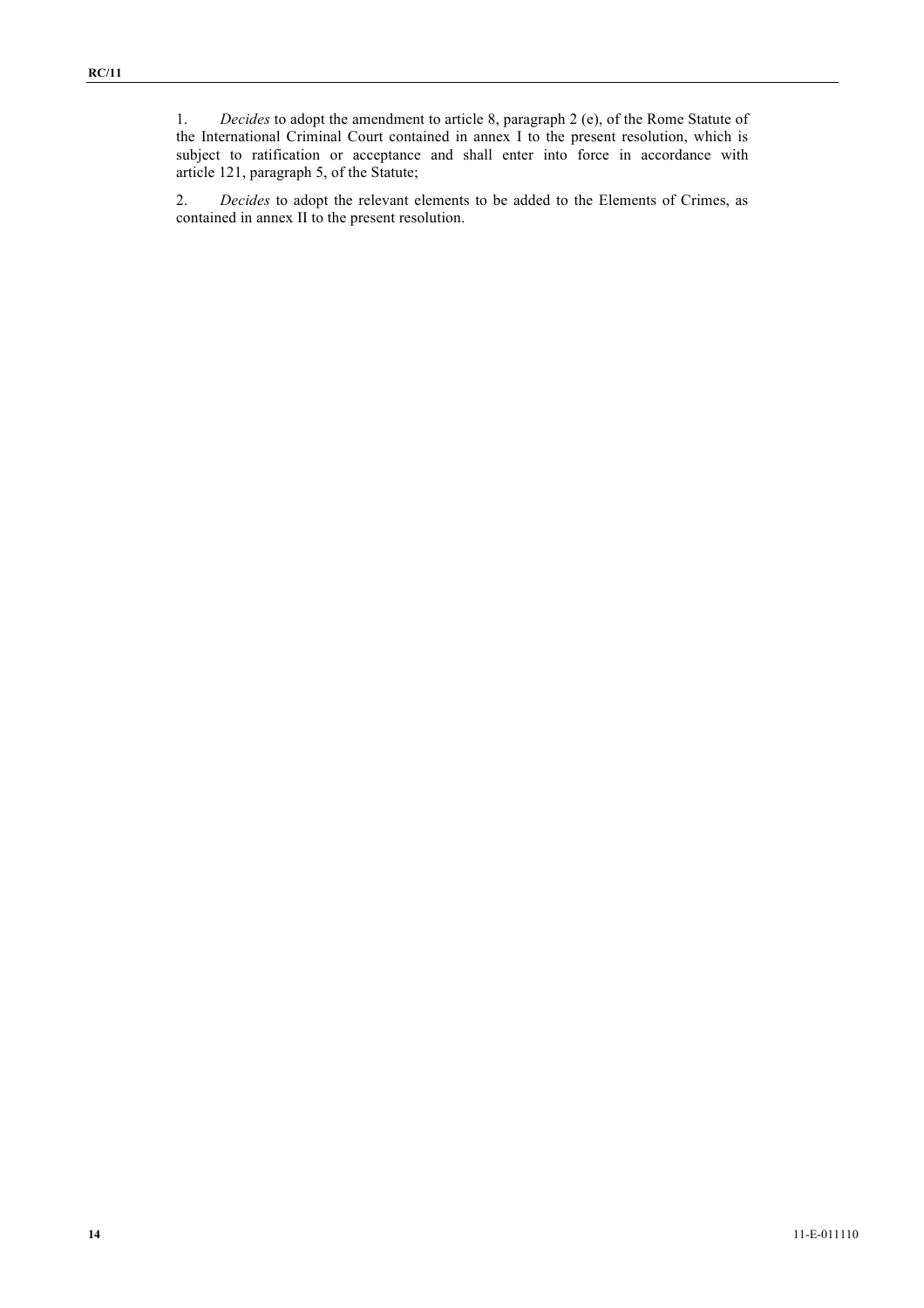# **Annex I**

# **Amendment to article 8**

*Add to article 8, paragraph 2 (e), the following:*

"(xiii) Employing poison or poisoned weapons;

(xiv) Employing asphyxiating, poisonous or other gases, and all analogous liquids, materials or devices;

(xv) Employing bullets which expand or flatten easily in the human body, such as bullets with a hard envelope which does not entirely cover the core or is pierced with incisions."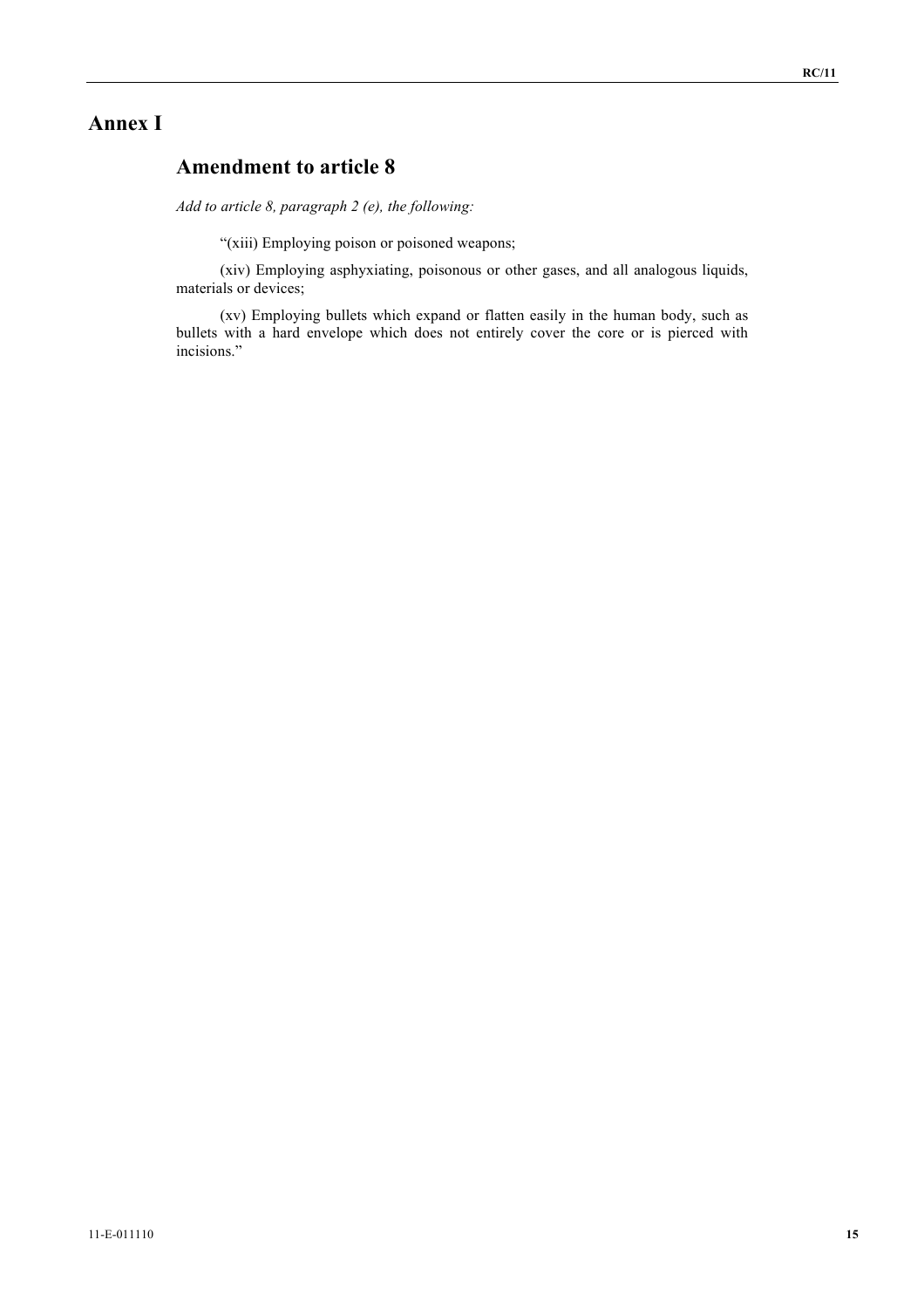# **Annex II**

# **Elements of Crimes**

*Add the following elements to the Elements of Crimes:*

#### **Article 8 (2) (e) (xiii) War crime of employing poison or poisoned weapons**

### **Elements**

1. The perpetrator employed a substance or a weapon that releases a substance as a result of its employment.

2. The substance was such that it causes death or serious damage to health in the ordinary course of events, through its toxic properties.

3. The conduct took place in the context of and was associated with an armed conflict not of an international character.

4. The perpetrator was aware of factual circumstances that established the existence of an armed conflict.

### **Article 8 (2) (e) (xiv) War crime of employing prohibited gases, liquids, materials or devices**

### **Elements**

1. The perpetrator employed a gas or other analogous substance or device.

2. The gas, substance or device was such that it causes death or serious damage to health in the ordinary course of events, through its asphyxiating or toxic properties.<sup>1</sup>

3. The conduct took place in the context of and was associated with an armed conflict not of an international character.

4. The perpetrator was aware of factual circumstances that established the existence of an armed conflict.

### **Article 8 (2) (e) (xv) War crime of employing prohibited bullets**

### **Elements**

1. The perpetrator employed certain bullets.

2. The bullets were such that their use violates the international law of armed conflict because they expand or flatten easily in the human body.

3. The perpetrator was aware that the nature of the bullets was such that their employment would uselessly aggravate suffering or the wounding effect.

4. The conduct took place in the context of and was associated with an armed conflict not of an international character.

5. The perpetrator was aware of factual circumstances that established the existence of an armed conflict.

<sup>&</sup>lt;sup>1</sup> Nothing in this element shall be interpreted as limiting or prejudicing in any way existing or developing rules of international law with respect to the development, production, stockpiling and use of chemical weapons.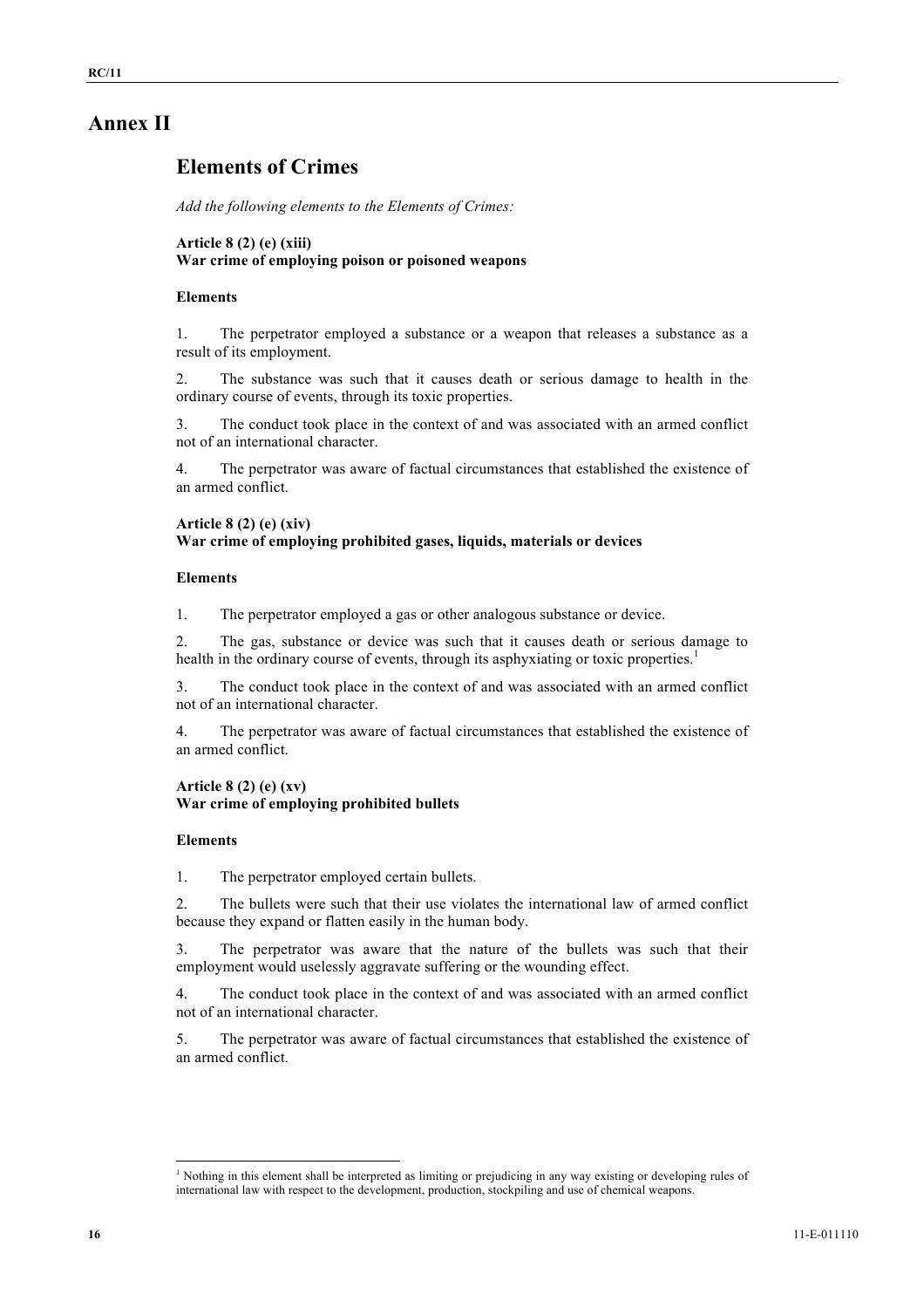# **Resolution RC/Res.6**!

*Adopted at the 13th plenary meeting, on 11 June 2010, by consensus*

### **RC/Res.6 The crime of aggression**

*The Review Conference,* 

*Recalling* paragraph 1 of article 12 of the Rome Statute,

*Recalling* paragraph 2 of article 5 of the Rome Statute,

*Recalling* also paragraph 7 of resolution F, adopted by the United Nations Diplomatic Conference of Plenipotentiaries on the Establishment of an International Criminal Court on 17 July 1998,

*Recalling* further resolution ICC-ASP/1/Res.1 on the continuity of work in respect of the crime of aggression, and *expressing its appreciation* to the Special Working Group on the Crime of Aggression for having elaborated proposals on a provision on the crime of aggression,

*Taking note* of resolution ICC-ASP/8/Res.6, by which the Assembly of States Parties forwarded proposals on a provision on the crime of aggression to the Review Conference for its consideration,

*Resolved* to activate the Court's jurisdiction over the crime of aggression as early as possible,

1. *Decides* to adopt, in accordance with article 5, paragraph 2, of the Rome Statute of the International Criminal Court (hereinafter: "the Statute") the amendments to the Statute contained in annex I of the present resolution, which are subject to ratification or acceptance and shall enter into force in accordance with article 121, paragraph 5; and *notes* that any State Party may lodge a declaration referred to in article 15 *bis* prior to ratification or acceptance;

2. *Also decides* to adopt the amendments to the Elements of Crimes contained in annex II of the present resolution;

3. *Also decides* to adopt the understandings regarding the interpretation of the abovementioned amendments contained in annex III of the present resolution;

4. *Further decides* to review the amendments on the crime of aggression seven years after the beginning of the Court's exercise of jurisdiction;

5. *Calls upon* all States Parties to ratify or accept the amendments contained in annex I.

 $\overline{a}$ 

<sup>!</sup> See Depositary Notification C.N.651.2010 Treaties-8, dated 29 November 2010, available at http://treaties.un.org.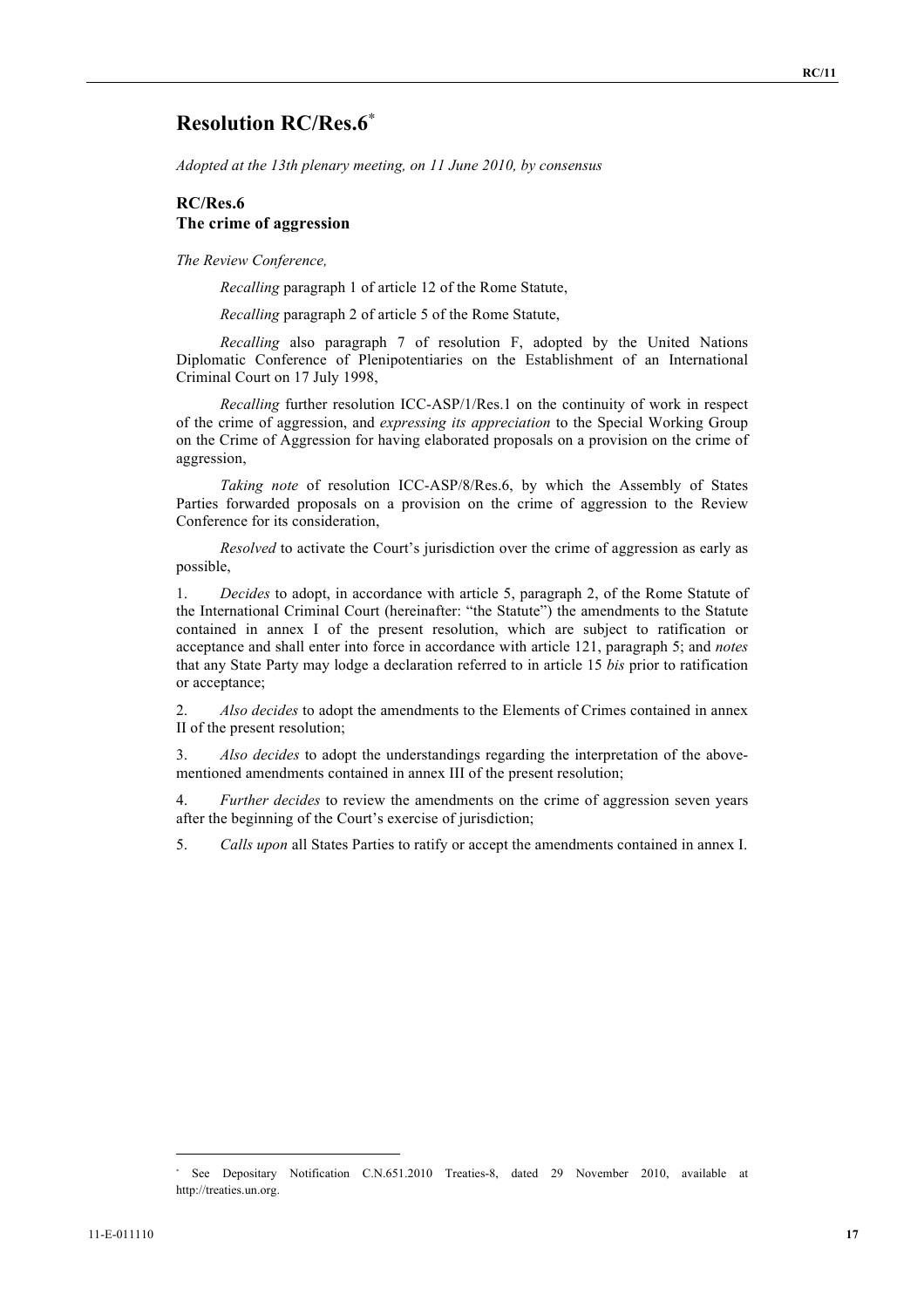# **Annex I**

# **Amendments to the Rome Statute of the International Criminal Court on the crime of aggression**

*1. Article 5, paragraph 2, of the Statute is deleted.* 

### *2. The following text is inserted after article 8 of the Statute:*

### **Article 8** *bis*  **Crime of aggression**

1. For the purpose of this Statute, "crime of aggression" means the planning, preparation, initiation or execution, by a person in a position effectively to exercise control over or to direct the political or military action of a State, of an act of aggression which, by its character, gravity and scale, constitutes a manifest violation of the Charter of the United Nations.

2. For the purpose of paragraph 1, "act of aggression" means the use of armed force by a State against the sovereignty, territorial integrity or political independence of another State, or in any other manner inconsistent with the Charter of the United Nations. Any of the following acts, regardless of a declaration of war, shall, in accordance with United Nations General Assembly resolution 3314 (XXIX) of 14 December 1974, qualify as an act of aggression:

(a) The invasion or attack by the armed forces of a State of the territory of another State, or any military occupation, however temporary, resulting from such invasion or attack, or any annexation by the use of force of the territory of another State or part thereof;

(b) Bombardment by the armed forces of a State against the territory of another State or the use of any weapons by a State against the territory of another State;

(c) The blockade of the ports or coasts of a State by the armed forces of another State;

(d) An attack by the armed forces of a State on the land, sea or air forces, or marine and air fleets of another State;

The use of armed forces of one State which are within the territory of another State with the agreement of the receiving State, in contravention of the conditions provided for in the agreement or any extension of their presence in such territory beyond the termination of the agreement;

The action of a State in allowing its territory, which it has placed at the disposal of another State, to be used by that other State for perpetrating an act of aggression against a third State;

(g) The sending by or on behalf of a State of armed bands, groups, irregulars or mercenaries, which carry out acts of armed force against another State of such gravity as to amount to the acts listed above, or its substantial involvement therein.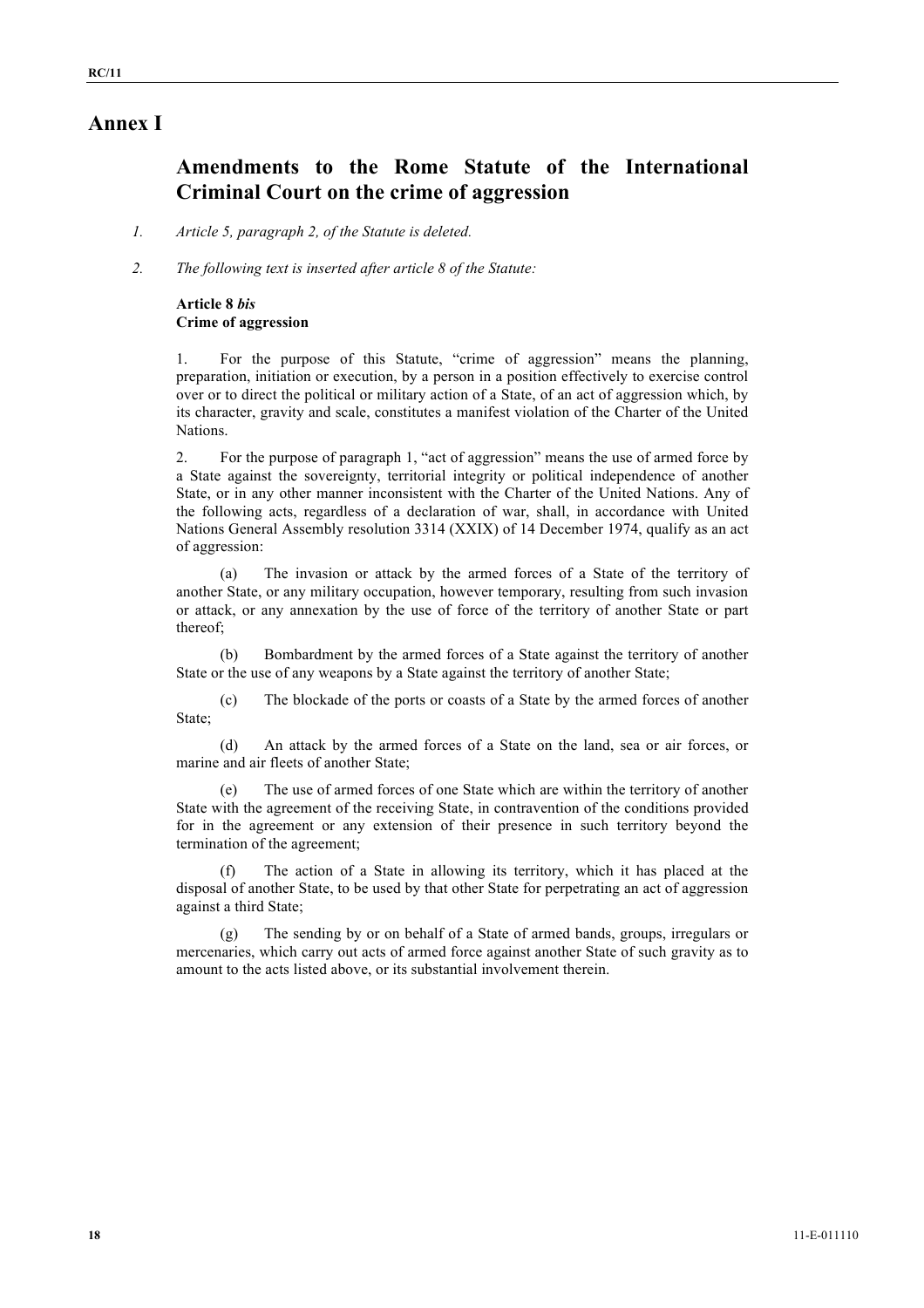*3. The following text is inserted after article 15 of the Statute:*

#### **Article 15** *bis*  **Exercise of jurisdiction over the crime of aggression (State referral,** *proprio motu***)**

1. The Court may exercise jurisdiction over the crime of aggression in accordance with article 13, paragraphs (a) and (c), subject to the provisions of this article.

2. The Court may exercise jurisdiction only with respect to crimes of aggression committed one year after the ratification or acceptance of the amendments by thirty States Parties.

3. The Court shall exercise jurisdiction over the crime of aggression in accordance with this article, subject to a decision to be taken after 1 January 2017 by the same majority of States Parties as is required for the adoption of an amendment to the Statute.

4. The Court may, in accordance with article 12, exercise jurisdiction over a crime of aggression, arising from an act of aggression committed by a State Party, unless that State Party has previously declared that it does not accept such jurisdiction by lodging a declaration with the Registrar. The withdrawal of such a declaration may be effected at any time and shall be considered by the State Party within three years.

5. In respect of a State that is not a party to this Statute, the Court shall not exercise its jurisdiction over the crime of aggression when committed by that State's nationals or on its territory.

6. Where the Prosecutor concludes that there is a reasonable basis to proceed with an investigation in respect of a crime of aggression, he or she shall first ascertain whether the Security Council has made a determination of an act of aggression committed by the State concerned. The Prosecutor shall notify the Secretary-General of the United Nations of the situation before the Court, including any relevant information and documents.

7. Where the Security Council has made such a determination, the Prosecutor may proceed with the investigation in respect of a crime of aggression.

8. Where no such determination is made within six months after the date of notification, the Prosecutor may proceed with the investigation in respect of a crime of aggression, provided that the Pre-Trial Division has authorized the commencement of the investigation in respect of a crime of aggression in accordance with the procedure contained in article 15, and the Security Council has not decided otherwise in accordance with article 16.

9. A determination of an act of aggression by an organ outside the Court shall be without prejudice to the Court's own findings under this Statute.

10. This article is without prejudice to the provisions relating to the exercise of jurisdiction with respect to other crimes referred to in article 5.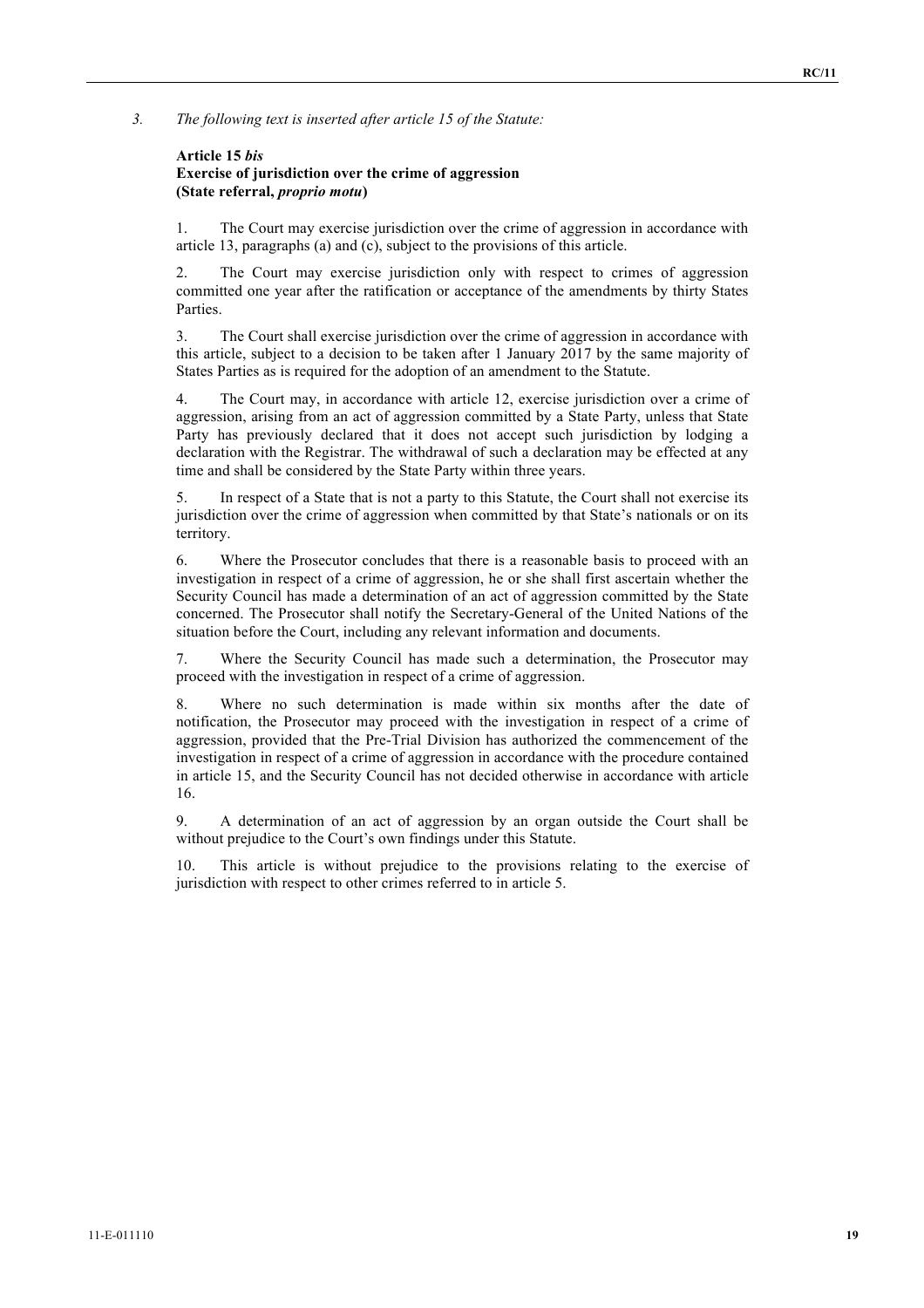*4. The following text is inserted after article 15 bis of the Statute:*

### **Article 15** *ter*  **Exercise of jurisdiction over the crime of aggression (Security Council referral)**

1. The Court may exercise jurisdiction over the crime of aggression in accordance with article 13, paragraph (b), subject to the provisions of this article.

2. The Court may exercise jurisdiction only with respect to crimes of aggression committed one year after the ratification or acceptance of the amendments by thirty States Parties.

3. The Court shall exercise jurisdiction over the crime of aggression in accordance with this article, subject to a decision to be taken after 1 January 2017 by the same majority of States Parties as is required for the adoption of an amendment to the Statute.

4. A determination of an act of aggression by an organ outside the Court shall be without prejudice to the Court's own findings under this Statute.

5. This article is without prejudice to the provisions relating to the exercise of jurisdiction with respect to other crimes referred to in article 5.

*5. The following text is inserted after article 25, paragraph 3, of the Statute:*

3 *bis.* In respect of the crime of aggression, the provisions of this article shall apply only to persons in a position effectively to exercise control over or to direct the political or military action of a State.

*6. The first sentence of article 9, paragraph 1, of the Statute is replaced by the following sentence:*

1. Elements of Crimes shall assist the Court in the interpretation and application of articles 6, 7, 8 and 8 *bis*.

*7. The chapeau of article 20, paragraph 3, of the Statute is replaced by the following paragraph; the rest of the paragraph remains unchanged:*

3. No person who has been tried by another court for conduct also proscribed under article 6, 7, 8 or 8 *bis* shall be tried by the Court with respect to the same conduct unless the proceedings in the other court: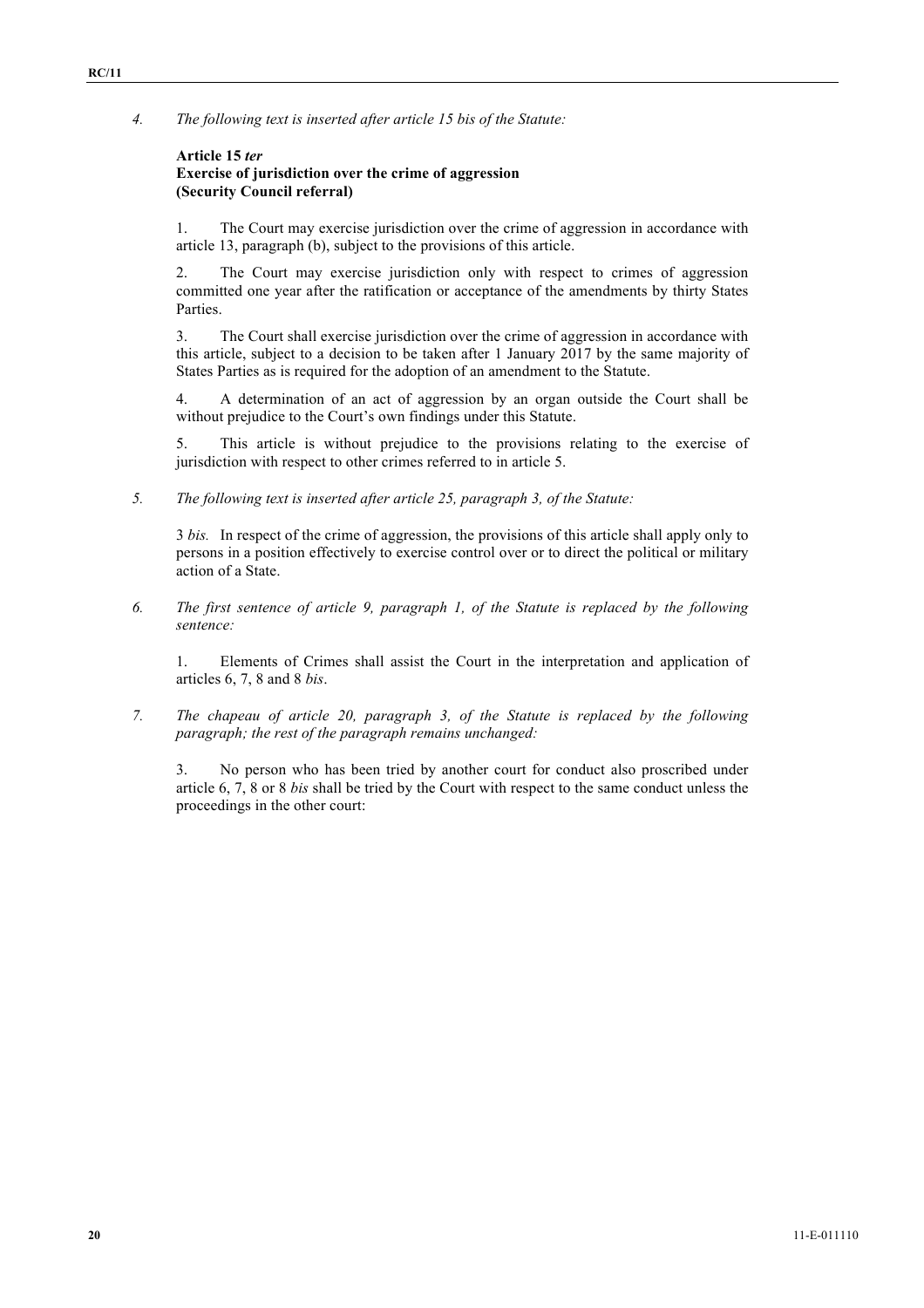### **Annex II**

# **Amendments to the Elements of Crimes**

**Article 8** *bis*  **Crime of aggression**

#### **Introduction**

1. It is understood that any of the acts referred to in article 8 *bis*, paragraph 2, qualify as an act of aggression.

2. There is no requirement to prove that the perpetrator has made a legal evaluation as to whether the use of armed force was inconsistent with the Charter of the United Nations.

3. The term "manifest" is an objective qualification.

4. There is no requirement to prove that the perpetrator has made a legal evaluation as to the "manifest" nature of the violation of the Charter of the United Nations.

### **Elements**

1. The perpetrator planned, prepared, initiated or executed an act of aggression.

2. The perpetrator was a person<sup>1</sup> in a position effectively to exercise control over or to direct the political or military action of the State which committed the act of aggression.

3. The act of aggression – the use of armed force by a State against the sovereignty, territorial integrity or political independence of another State, or in any other manner inconsistent with the Charter of the United Nations – was committed.

4. The perpetrator was aware of the factual circumstances that established that such a use of armed force was inconsistent with the Charter of the United Nations.

5. The act of aggression, by its character, gravity and scale, constituted a manifest violation of the Charter of the United Nations.

6. The perpetrator was aware of the factual circumstances that established such a manifest violation of the Charter of the United Nations.

<sup>&</sup>lt;sup>1</sup> With respect to an act of aggression, more than one person may be in a position that meets these criteria.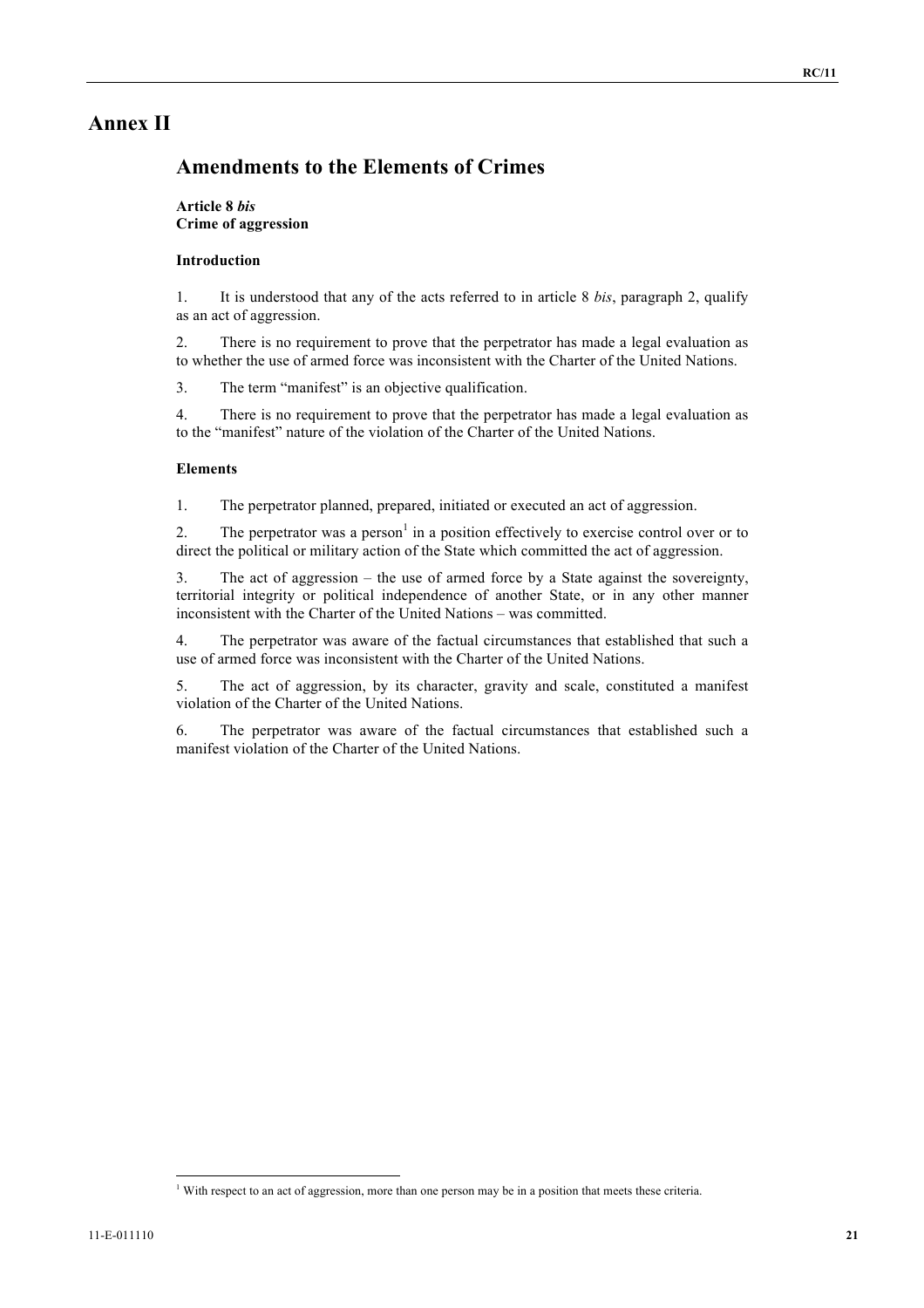### **Annex III**

# **Understandings regarding the amendments to the Rome Statute of the International Criminal Court on the crime of aggression**

### **Referrals by the Security Council**

1. It is understood that the Court may exercise jurisdiction on the basis of a Security Council referral in accordance with article 13, paragraph (b), of the Statute only with respect to crimes of aggression committed after a decision in accordance with article 15 *ter*, paragraph 3, is taken, and one year after the ratification or acceptance of the amendments by thirty States Parties, whichever is later.

2. It is understood that the Court shall exercise jurisdiction over the crime of aggression on the basis of a Security Council referral in accordance with article 13, paragraph (b), of the Statute irrespective of whether the State concerned has accepted the Court's jurisdiction in this regard.

### **Jurisdiction** *ratione temporis*

3. It is understood that in case of article 13, paragraph (a) or (c), the Court may exercise its jurisdiction only with respect to crimes of aggression committed after a decision in accordance with article 15 *bis*, paragraph 3, is taken, and one year after the ratification or acceptance of the amendments by thirty States Parties, whichever is later.

### **Domestic jurisdiction over the crime of aggression**

4. It is understood that the amendments that address the definition of the act of aggression and the crime of aggression do so for the purpose of this Statute only. The amendments shall, in accordance with article 10 of the Rome Statute, not be interpreted as limiting or prejudicing in any way existing or developing rules of international law for purposes other than this Statute.

5. It is understood that the amendments shall not be interpreted as creating the right or obligation to exercise domestic jurisdiction with respect to an act of aggression committed by another State.

### **Other understandings**

6. It is understood that aggression is the most serious and dangerous form of the illegal use of force; and that a determination whether an act of aggression has been committed requires consideration of all the circumstances of each particular case, including the gravity of the acts concerned and their consequences, in accordance with the Charter of the United **Nations** 

7. It is understood that in establishing whether an act of aggression constitutes a manifest violation of the Charter of the United Nations, the three components of character, gravity and scale must be sufficient to justify a "manifest" determination. No one component can be significant enough to satisfy the manifest standard by itself.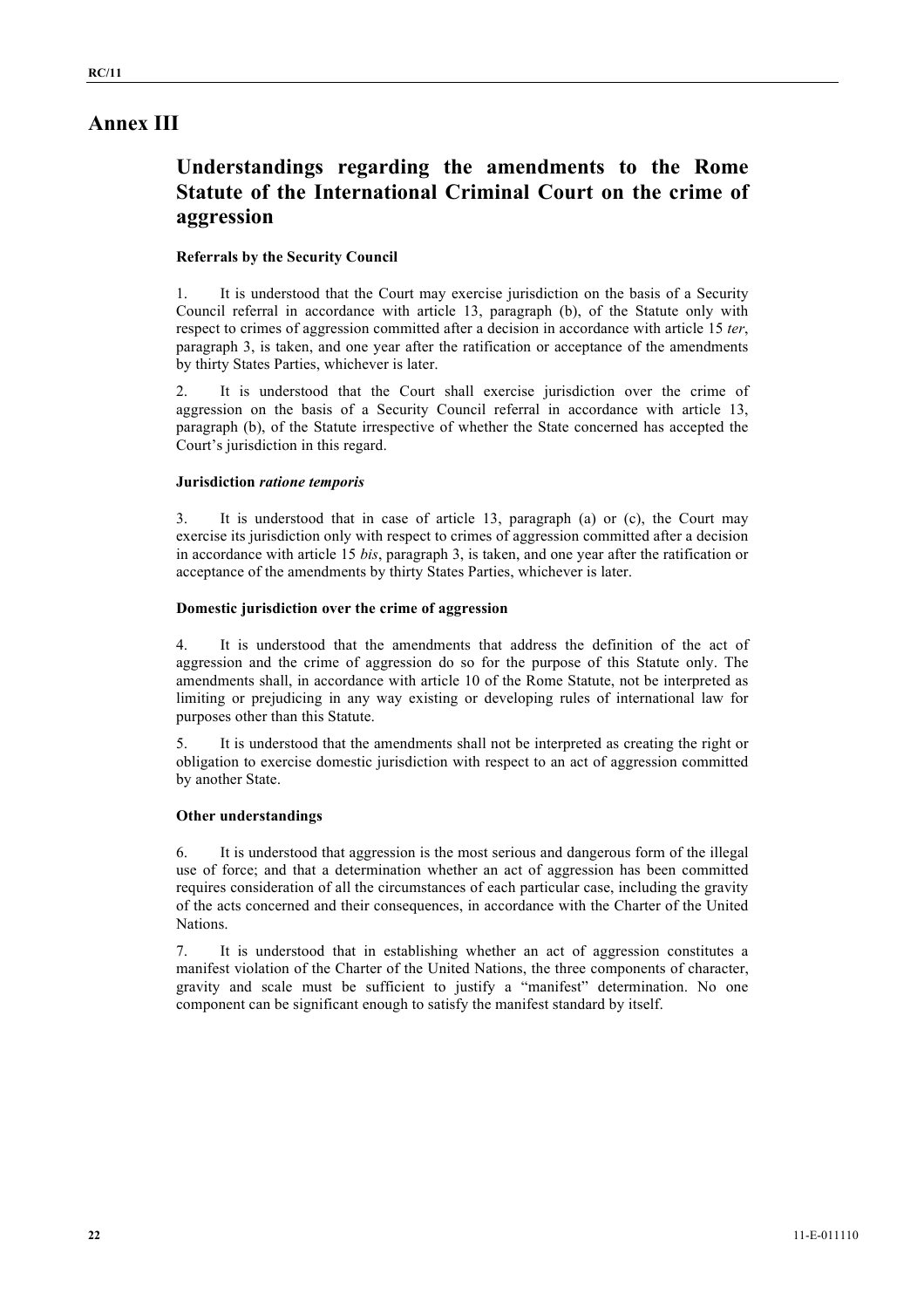### **B. Declarations**

### **Declaration RC/Decl.1**

*Adopted at the 4th plenary meeting, on 1 June 2010, by consensus*

### **RC/Decl.1 Kampala Declaration**

*We, high-level representatives of States Parties to the Rome Statute of the International Criminal Court*, *gathered in Kampala, Uganda, at the first Review Conference under this Statute, held from 31 May to 11 June 2010*,

*Guided* by a renewed spirit of cooperation and solidarity, with a firm commitment to fight impunity for the most serious crimes of international concern and to guarantee lasting respect for the enforcement of international criminal justice,

*Recalling* the aims and purposes of the Rome Statute and *recognizing* the noble mission and the role of the International Criminal Court in a multilateral system that aims to end impunity, establish the rule of law, promote and encourage respect for human rights and achieve sustainable peace, in accordance with international law and the purposes and principles of the Charter of the United Nations,

*Mindful* that despite progress in realizing the aims and purposes of the Statute and the mission of the Court, countless children, women and men continue to be victims of unimaginable atrocities that deeply shock the conscience of humanity,

*Recalling* the historic establishment and commencement of functioning of the International Criminal Court as an independent and permanent judicial institution complementary to national criminal jurisdictions,

*Welcoming* actions undertaken by States Parties to strengthen national criminal jurisdictions in accordance with the Statute,

*Appreciating* the invaluable assistance of civil society for the advancement of the International Criminal Court,

*Convinced* that there can be no lasting peace without justice and that peace and justice are thus complementary requirements,

*Convinced also* that justice and the fight against impunity are, and must remain, indivisible and that in this regard universal adherence to the Statute is essential,

*Stressing* the importance of full cooperation with the International Criminal Court,

*United* by the common bonds of our peoples, our cultures pieced together in a shared heritage,

#### *Together solemnly:*

1. *Reaffirm* our commitment to the Rome Statute of the International Criminal Court and its full implementation, as well as to its universality and integrity;

2. *Reiterate* our determination to put an end to impunity for perpetrators of the most serious crimes of international concern, with full respect for international fair trial standards, and thus to contribute to the prevention of such crimes that threaten the peace, security and well-being of the world;

3. *Emphasize* that justice is a fundamental building block of sustainable peace;

4. *Determine* to continue and strengthen our efforts to promote victims' rights under the Rome Statute, including their right to participate in judicial proceedings and claim for reparations, and to protect victims and affected communities;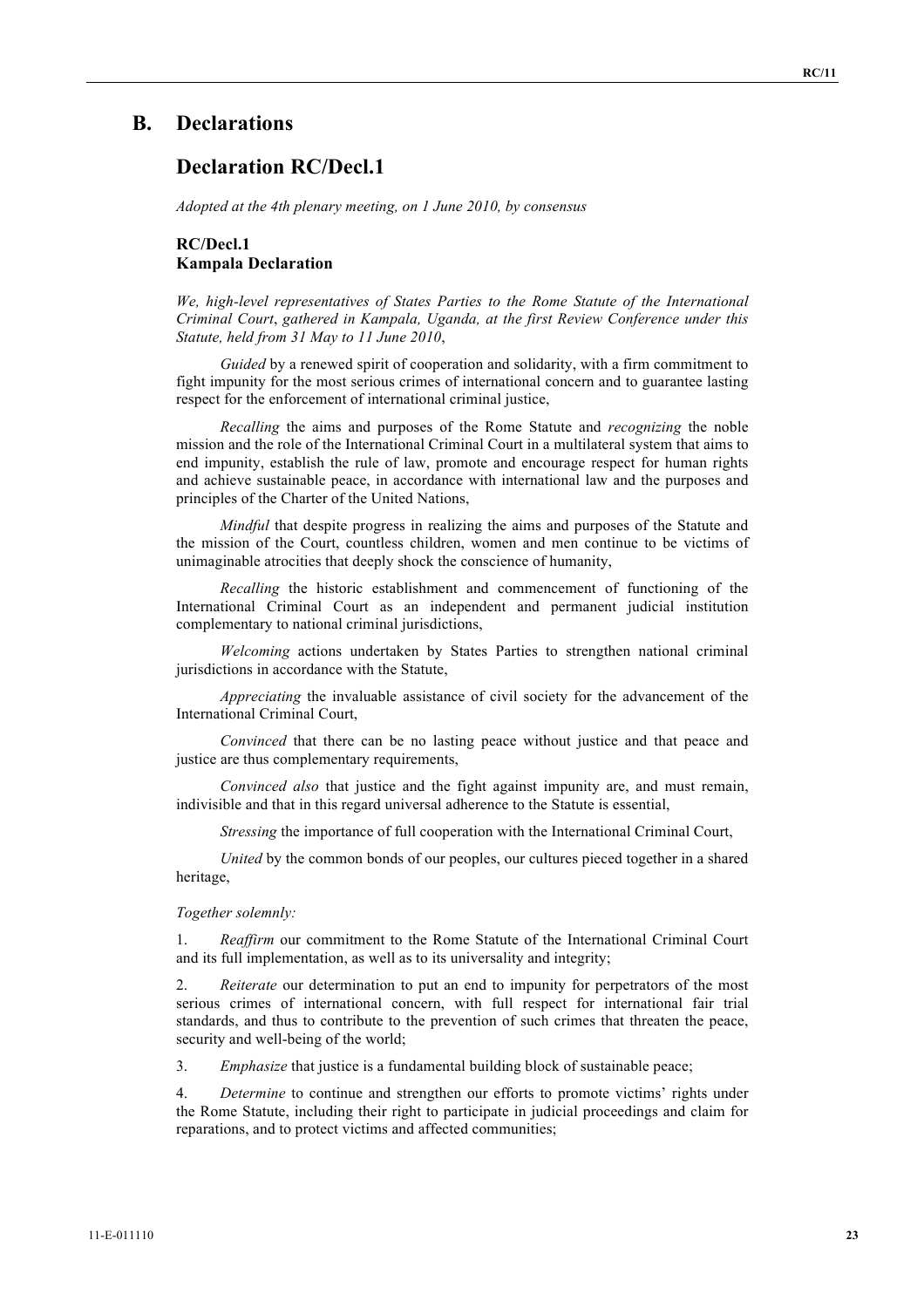5. *Resolve* to continue and strengthen effective domestic implementation of the Statute, to enhance the capacity of national jurisdictions to prosecute the perpetrators of the most serious crimes of international concern in accordance with internationally-recognized fair trial standards, pursuant to the principle of complementarity;

6. *Express* our firm commitment to work actively during the Review Conference towards a satisfactory outcome on the amendment proposals included in resolution ICC-ASP/8/Res.6, keeping in mind the mission the International Criminal Court is meant to accomplish in the international community;

7. *Further resolve* to continue and strengthen our efforts to ensure full cooperation with the Court in accordance with the Statute, in particular in the areas of implementing legislation, enforcement of Court decisions, execution of arrest warrants, conclusion of agreements and witness protection, and to express our political and diplomatic support for the Court;

8. *Express* our appreciation to the Court which has become fully operational as a judicial institution in accordance with the provisions of the Rome Statute;

9. *Express* our appreciation to the Secretary-General of the United Nations for the cooperation extended to the International Criminal Court by the United Nations system;

10. *Welcome* the fact that 111 States from all regions of the world have now become Parties to the Rome Statute of the International Criminal Court and *invite* States that are not yet parties to the Statute to become parties as soon as possible, and *reiterate* our commitment to proactively promote universality and full implementation of the Statute;

11. *Acknowledge* the pledges made by States Parties and by non-States Parties and other organizations to promote the aims and purposes of the Rome Statute;

12. *Decide* to henceforth celebrate 17 July, the day of the adoption of the Rome Statute in 1998, as the Day of International Criminal Justice.